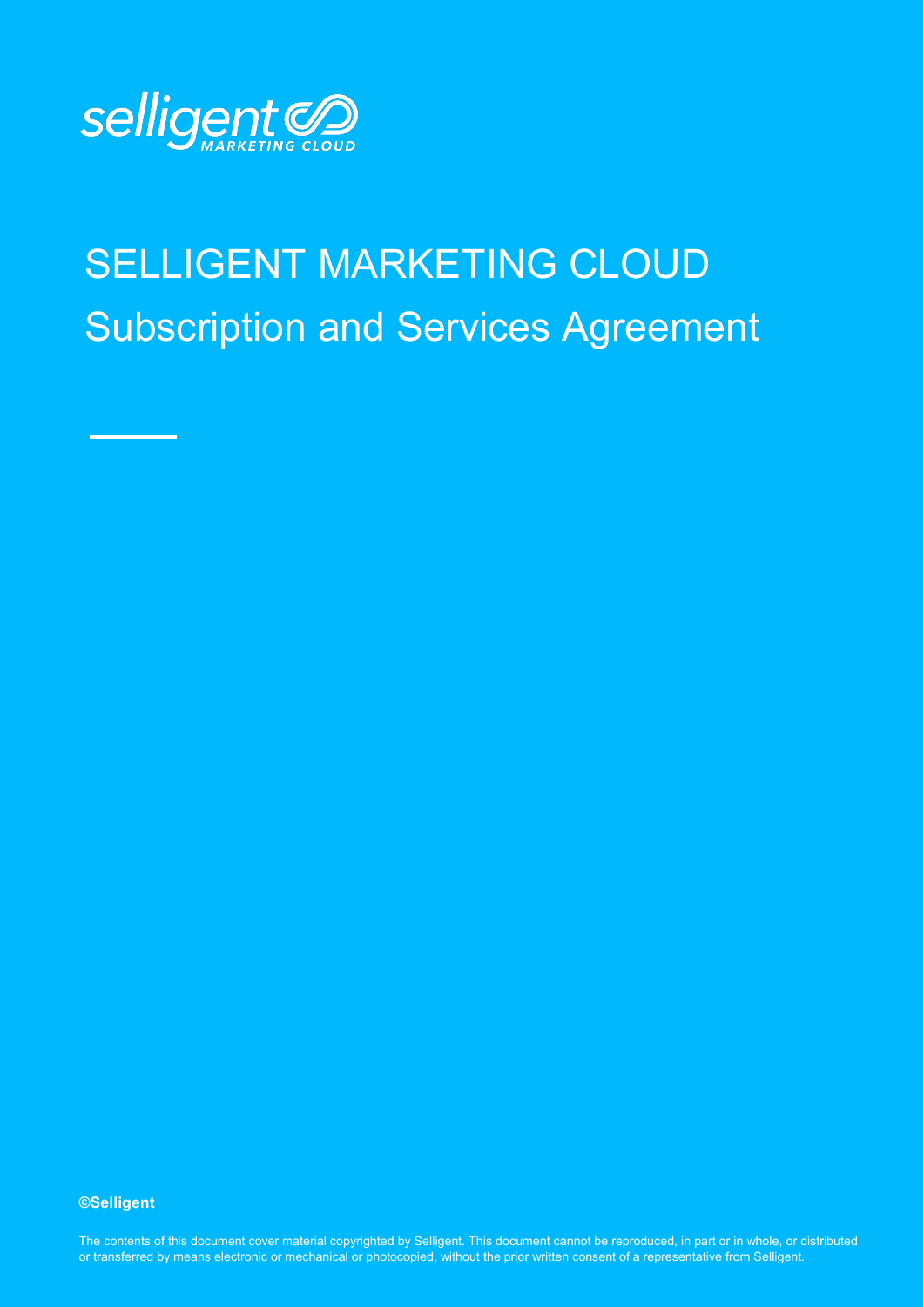THIS SUBSCRIPTION AND SERVICES AGREEMENT GOVERNS ACQUISITION AND USE OF SELLIGENT'S SERVICES BY THE CLIENT. BY EXECUTING A SALES ORDER AND/OR STATEMENT OF WORK THAT REFERENCES THIS AGREEMENT, THE CLIENT AGREES TO ALL OF THE TERMS AND CONDITIONS OF THIS AGREEMENT. THE INDIVIDUAL ENTERING INTO THIS AGREEMENT ON BEHALF OF A COMPANY OR OTHER LEGAL ENTITY REPRESENTS TO HAVE THE AUTHORITY TO BIND SUCH ENTITY AND ITS AFFILIATES TO THESE TERMS AND CONDITIONS. ANY INDIVIDUAL WHO DOES NOT HAVE SUCH AUTHORITY, OR IF YOU DO NOT AGREE WITH ALL OF THESE TERMS AND CONDITIONS, MUST NOT ACCEPT THIS AGREEMENT. ANY CLIENT WHO DOES NOT AGREE WITH THESE TERMS AND CONDITIONS MAY NOT ACCESS OR USE THE SERVICES.

This Agreement was last updated on **January 30, 2019**, it is effective between the Client and Selligent as of the date of a Sales Order and/or Statement of Work is executed by both parties ("Effective Date").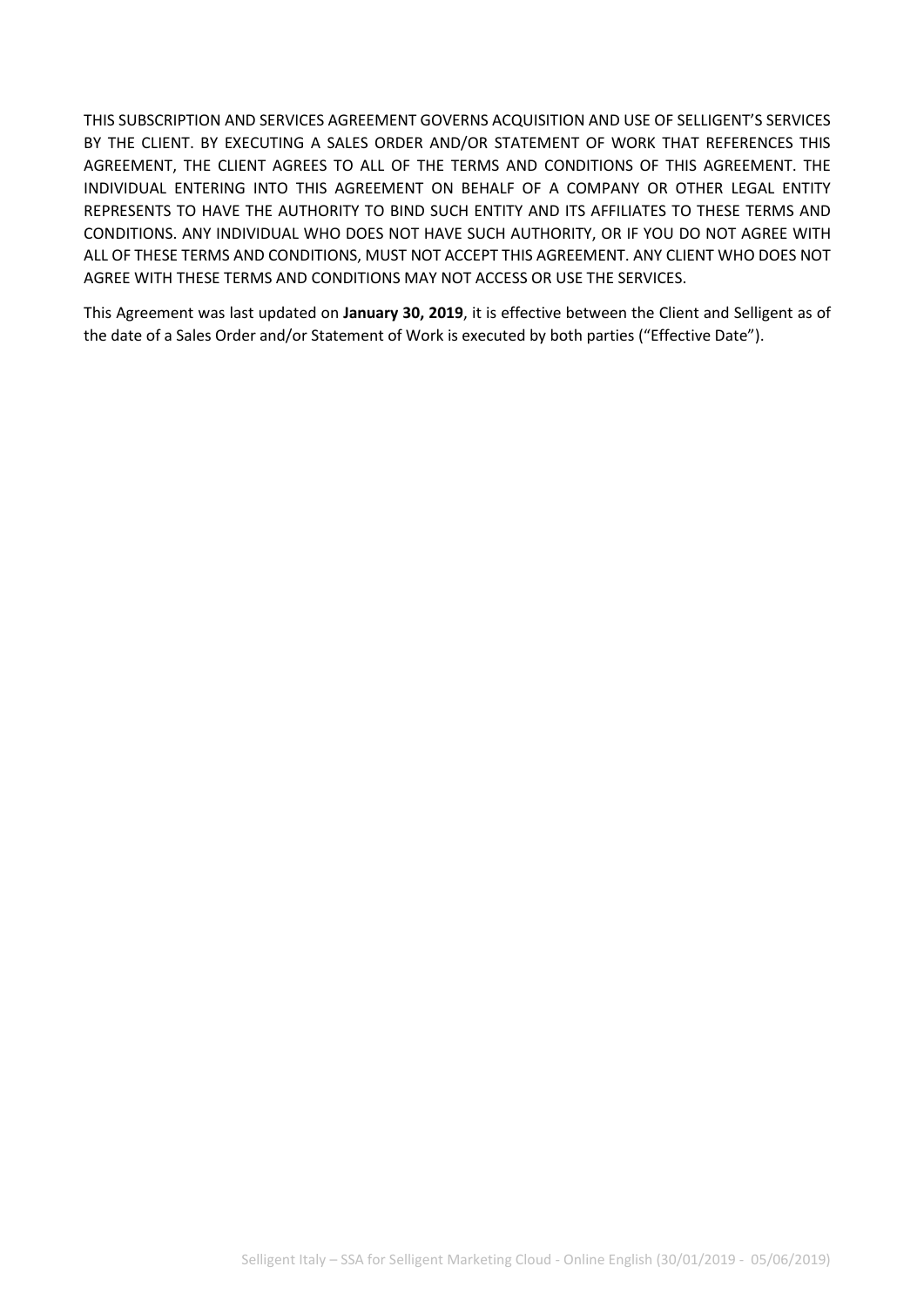#### **Article 1.- Definitions**

**"Agreement"** means this Subscription and Services Agreement, the Service Order(s) and the other documents as listed below, in prevailing order should there be conflicting provisions:

| 1° Selligent Service Order(s)                            |
|----------------------------------------------------------|
| 2° Specific Terms, as applicable                         |
| 3° Data Processing Agreement ("DPA")                     |
| 4° Selligent Support and Service Level Agreement ("SLA") |
| 5° Subscription and Services Agreement ("SSA")           |
|                                                          |

**"Acceptable Use Policy" or "AUP"** refers to the required actions and practices, as well as those actions and practices that are unacceptable and prohibited, with respect to the Client's use of any product or Service created, developed, sold, licensed, delivered, supplied or performed by Selligent.

**"Client"** includes any entity that controls, is controlled by, or is, under common control with signing entity ("Affiliates"), where "control" is defined as the ownership of at least 51% of the equity or beneficial interests of such entity or the right to vote for or appoint a majority of the board of directors or other governing body of such entity, that has access to or use the Services under a specific Service Order. "Client" also includes any and all employees, agents (third party service providers), or subcontractors of Client who access or otherwise use the Services provided under a specific Service Order. Signing entity shall assume any liability arising out of acts or omissions of its Affiliates, employees, agents (third party service providers) or subcontractors under this Agreement. For the avoidance of doubt, only the signing entity and Selligent are bound by the Agreement.

**"Client Data"** means all data, documentation or information submitted by or on behalf of Client for the purpose of performing the Subscription Services, or generated and used by the Subscription Services, including personal data, any audio-visual design (i.e. photographic images, video, animations, illustrations), or other identifying or branding elements of Client or its customers to enable performance of the Services.

**"Documentation"** means the information provided by Selligent describing operation and use of the Service(s), by any means of delivery, whether at Client's request or otherwise, along with any other information provided to Selligent's clients generally, and all such items as updated from time to time.

**"Platform"** means the technical infrastructure Selligent has in place to provide the Subscription Services for Client.

**"Project Services"** means project or data services, of which timing and staff availability are planned with Client. Project Services can be (but are not limited to) auditing the quality of databases, project management, technical integration services, campaign creation services, consultancy services and training services.

**"Service Order"** means a Sales Order for Subscription Services, a Project Services order ("Statement of Work") or other form, specifying, amongst others, the scope of Services ordered, its subscription term and the applicable fees. All such forms are executed under this Subscription and Services Agreement and deemed incorporated herein.

**"Services"** means the Subscription Services, Project Services and Support Services that Client orders under this Agreement.

**"Subscription Services"** means access to software module(s) made available by Selligent to Client (e.g. Selligent Marketing Cloud Base, channels or options) in a Software as a Service mode within the limits set out in the Sales Order.

**"Subscription Term"** means the term specified in the applicable Sales Order during which Client can use the Subscription Services.

**"Support Services"** means helpdesk and technical support services which are by nature consumed on an ad-hoc basis and cannot be planned. Selligent provides permanent availability for those services governed by the conditions in the SLA.

**"Usage Rights"** means those rights to use the Subscription Services within the limits set out in the Sales Order.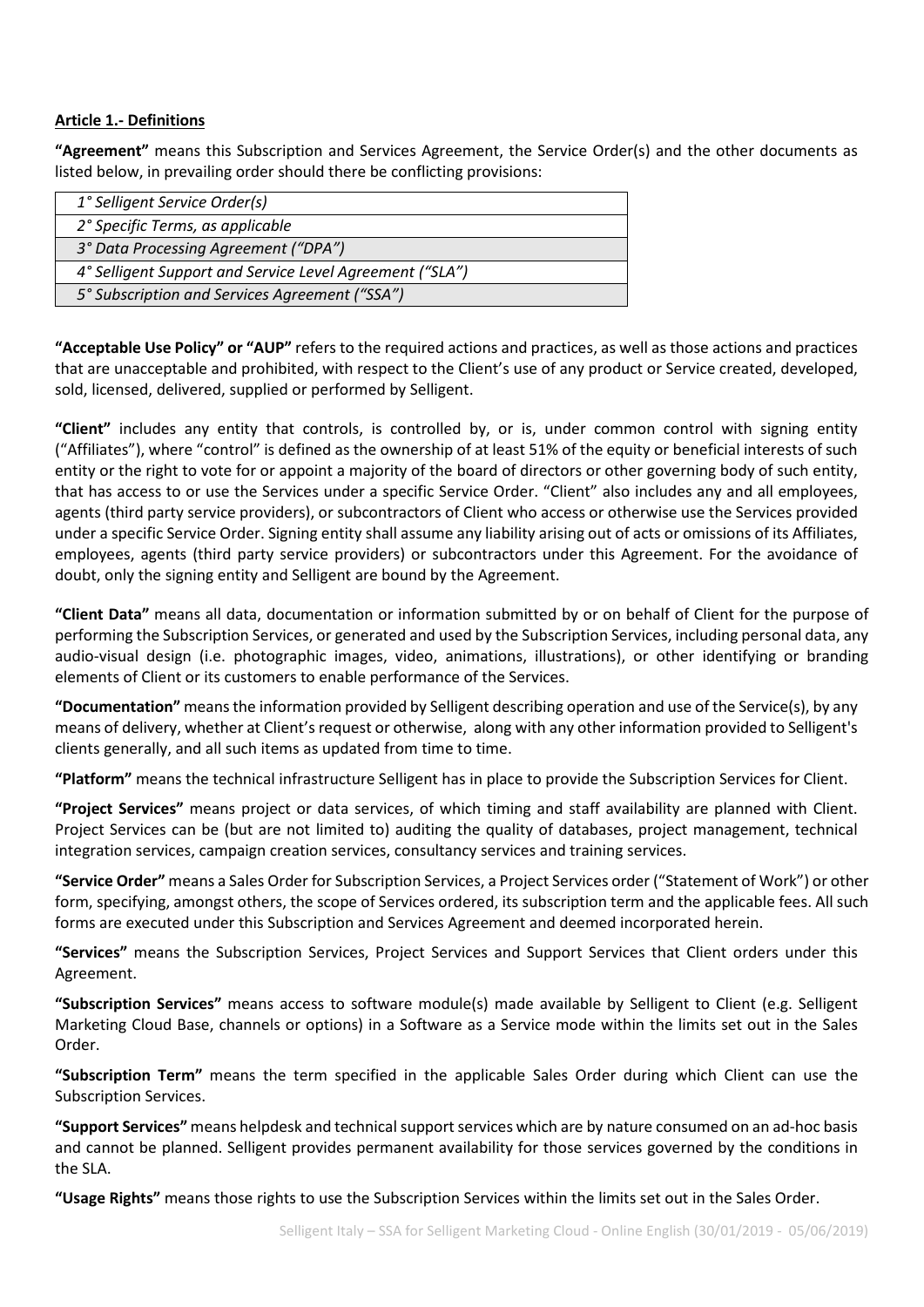**"User"** means any individual expressly authorized by Client to use the Services and to whom Client has supplied a user identification and password, such as employees, agents (third-party service providers) or subcontractors.

#### **Article 2.- Object**

2.1. Subject to the terms of this Agreement, Selligent grants Client, within the limits set out in the Sales Order, the nontransferable, non-exclusive, non-sublicenseable right to use the Subscription Services ordered under such Sales Order.

2.2. Selligent will also provide Client with Project Services and Support Services as may be indicated in a Statement of Work.

2.3. Client does not have any right, claim or interest whatsoever relating to the Services other than those granted under this Agreement.

2.4. Selligent is authorised to engage and exchange subcontractors for the performance of its contractual obligations under this Agreement in compliance with the applicable provisions in the DPA. Selligent is responsible for any acts or omissions of such subcontractors under this Agreement as if such acts or omissions were performed by Selligent directly.

2.5. Ordering of one or more Subscription Services is not contingent on the delivery of any future functionality or features, nor on any oral or written private or public comments made by Selligent in relation to such future functionality or features.

2.6. Selligent and its technical partners are authorized to examine the Platform and the Services at any time without prior consent in the context of maintenance operations, installation of patches and Client support.

2.7. Selligent may analyse the Subscription Services to gather information in relation to Client's use of the Subscription Services to improve its products and services, without accessing Client Data.

#### **Article 3.- Selligent Obligations – Reservation of Rights**

3.1. Selligent shall make the Service(s) available to Client pursuant to all the terms and conditions of the Agreement and any set forth in the Service Order(s). During the term of the Agreement, Selligent will perform the Subscription Services using commercially reasonable care and skill in all material respects as described in the Documentation. The level of availability of the Subscription Services is described in the SLA.

3.2. Selligent will provide Support Services in line with the SLA.

3.3. All claims relating to the Services must be notified in writing to Selligent's attention as soon as reasonably possible and in any case, within thirty (30) days of the date on which the condition giving rise to the claim first appeared or of the date of delivery of Project Services.

3.4. Without prejudice to liability rules otherwise applicable, Client will not be entitled to make any claim or hold Selligent liable if the alleged problem is the result of faults or negligence attributable to Client or, in particular if the problems are the result of:

- Denial of Service attack;
- Actions of Client in an explicit intent to create downtime (during audit in accordance with Article 4 of the SLA).

#### **Article 4.- Client Obligations**

4.1. Client shall use the Services for internal business purposes only. Client is solely responsible for the use of the Platform and the Services under Client's user accounts and acknowledges having been sufficiently informed about the Services specificities. Client (i) shall implement the necessary measures to prevent unauthorized access to, or use of, the Services, and will promptly notify Selligent of any such unauthorized access or use of which Client becomes aware; (ii) has sole responsibility for the accuracy, quality, integrity, legality, reliability and appropriateness, and, in general, the content of Client Data stored in the Platform and used by the Services; and (iii) shall comply with all applicable laws and Selligent's instructions and recommendations.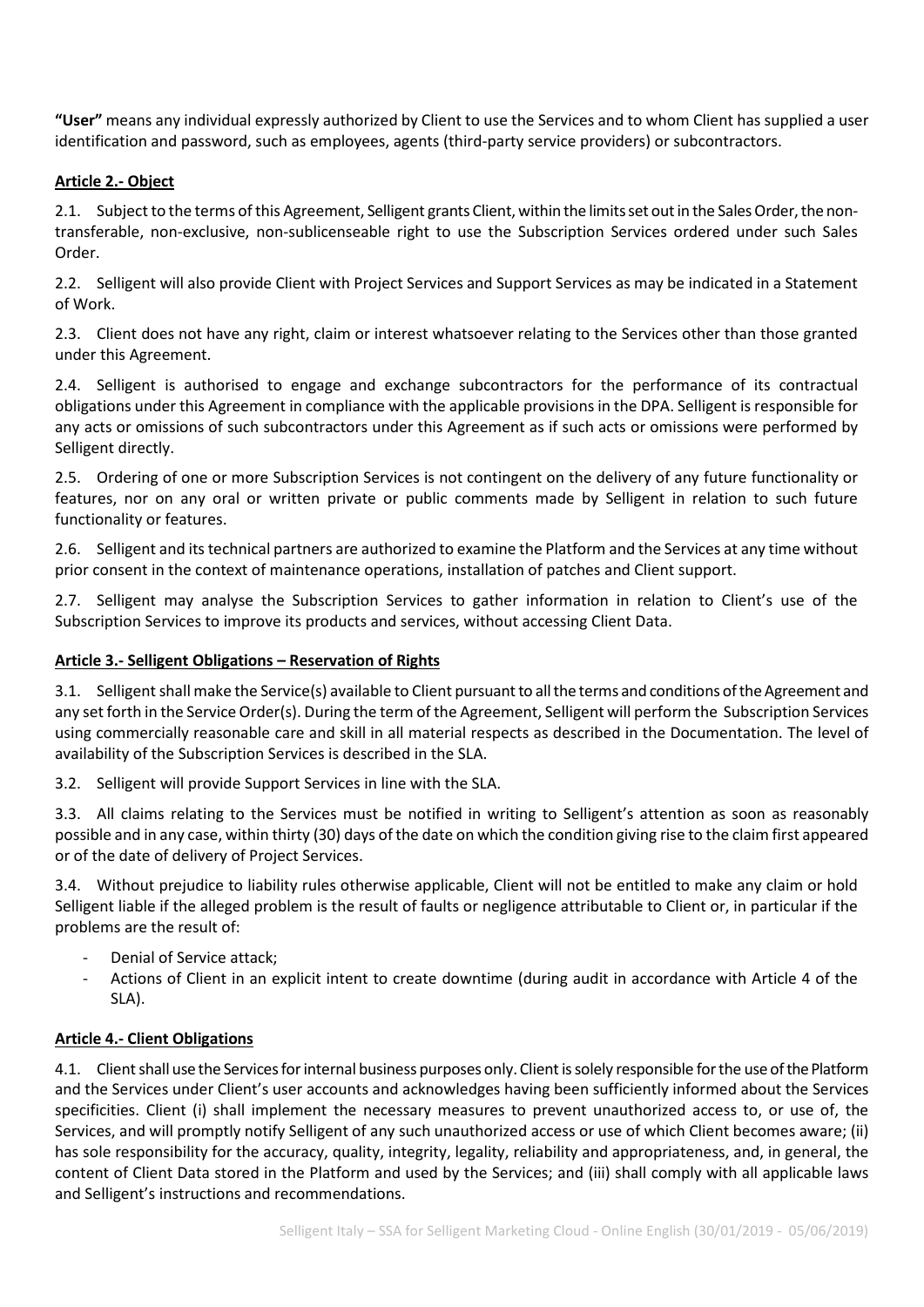4.2. Client is responsible for the provision and use of the appropriate equipment, including computers, computer operating system and web browser, needed to connect to and use the Services. Client shall ensure that this equipment complies with the specifications set forth in the Documentation.

4.3. Client will ensure that any User using the Services (i) has followed the on-line training made available by Selligent and is properly certified, or has been properly trained by Selligent certified trainers, the latter training being billable; and (ii) uses the Services in accordance with the acceptable use of the Services as set forth in Article 8 below. In particular, this implies that the quality of the databases used for sending e-mails complies with the acceptable use of the Services. Should the quality appear to be below such acceptable use after the database audit performed as part of the set-up services and fees, Selligent will make the necessary recommendations in collaboration with Client. Implementation of the recommendations will be charged at the agreed rates for Project Services subject to Client's prior approval.

# **Article 5.- Evolution of the Services**

Selligent reserves the right to update, upgrade or discontinue features of the Services. No functionality of the Services will be materially decreased from that available as of the ordering of such Services. In case of a major upgrade, Client shall be provided with a prior reasonable notification via the Platform.

#### **Article 6.- Data Ownership and Protection**

6.1. Subject to the terms of the DPA, Client agrees that Selligent may process Client Data.

6.2. Client Data remain Client's exclusive property.

6.3. Selligent's back-up procedure is described in the SLA. However, Client acknowledges that the Services are not meant to replace Client's need for making copies of its primary Client data source. Client is responsible for maintaining copies of its primary Client data.

6.4. Client Data may be retrieved by Client from the Platform at any time during the term of this Agreement. Upon specific request by Client made at the latest ten (10) working days prior to the effective date of termination or expiration of this Agreement, Selligent may return Client Data to Client through FTPS or SFTP. All complaints relating to the return of the data must be notified to Selligent in writing within ten (10) working days of the return, failing which all rights whatsoever will be null and void. The format in which such data will be returned will be in Selligent format or any other format that can be run on standard software. Client will be invoiced for the costs related to such return at the agreed rates for Support Services subject to a cap of €1,000. After termination of the Agreement, Selligent shall have no obligation to maintain or provide Client Data and shall thereafter, delete all Client Data in its systems or otherwise in its possession or control.

#### **Article 7.- Intellectual Property**

7.1. Client acknowledges that in providing the Services, Selligent uses original and any copies (by whomever produced), updates or extensions of, (a) company name(s), copyright(s), trademark(s), logo(s), domain name(s), the product and service name(s) associated with the Services and other trademarks and service marks, (b) certain audio and visual information and (c) other technology, software, hardware, products, processes, algorithms, user interfaces, knowhow and other trade secrets, techniques, designs, inventions and other tangible and intangible technical material or information (collectively "Selligent Technology"), and that the Selligent Technology is covered by intellectual property rights owned or licensed by Selligent (collectively "Selligent IP Rights") . Client cannot claim any property right to the service, software, trademark, tradenames and/or the documentation emanating from third parties. In particular, certain components of the Selligent Technology may be provided by third-party providers, and are subject to Specific Terms as indicated in the applicable Sales Order. Such third-party components are the Intellectual Property of the specific providers, and as such, no right, title or interests, other than the right to utilize the Services as described herein, shall vest in the Client. Selligent IP Rights, and its suppliers, include all copies, updates or additions, including any new functions, that may be developed for Client. The intellectual property rights on any improvement, design contributions or derivative works conceived or created by either party in or to the Services will also be exclusively owned by Selligent or its suppliers.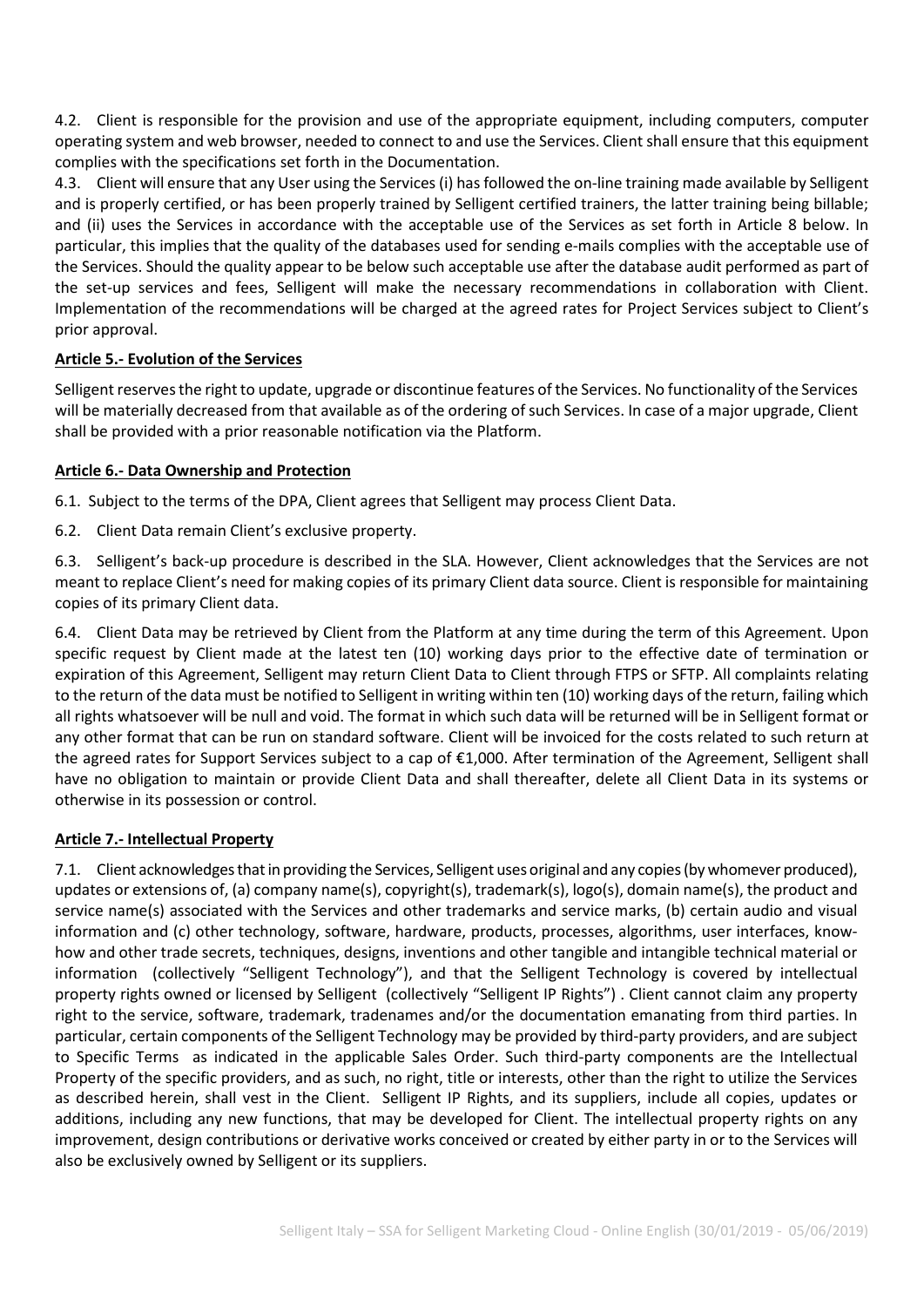7.2. Documents, software or hardware made available to Selligent by Client shall be and remain the sole and exclusive property of Client or its suppliers.

7.3. Selligent represents to Client that it has the right to enter into this Agreement and grant the Usage Rights provided herein.

7.4. Selligent shall defend Client against any claim brought against Client by a third party alleging that the use of the Services as contemplated hereunder constitutes a direct infringement or misappropriation of a patent claim, copyright or trademark or trade secret of such third party, and Selligent will pay damages finally awarded against Client (or the amount of any settlement Selligent enters into) with respect to such claims, provided Client (a) promptly gives written notice of such claim to Selligent (but only to the extent that delay in giving notice materially impairs Selligent's ability to defend the claim); and (b) gives Selligent primary control of the defense and settlement of the claim. This obligation of Selligent shall not apply if the alleged infringement or misappropriation results from a use of the Services in violation of this Agreement by the Client or its Users.

7.5. Selligent shall have primary control of the defense of the claim and may agree on any settlement provided Selligent will not enter into or agree to any settlement that imposes any obligation on Client without Client's prior written consent. Selligent will not admit liability on behalf of Client. In case Client rejects the defense by Selligent or the control of such defense by Selligent, Selligent shall be released of any obligation under this Article 7. Client shall provide Selligent with full assistance in such defense and can participate to the defense at its own expense and with its own counsel. Selligent shall keep Client advised of the status of the claim and will consider in good faith recommendations made by Client with respect to the claim.

7.6. Selligent reserves the right to cease such defense of any claim in the event the Services are no longer alleged to infringe or misappropriate, or are held not to infringe or misappropriate, the third party's rights.

7.7. In the event a claim under this Article is made, or is, in Selligent's reasonable opinion, likely to be made, Selligent may, at its sole discretion and expense: (i) procure for Client the right to continue using the Services under the terms of this Agreement; or (ii) replace or modify the Services to be non-infringing without material decrease in functionality. If the foregoing options are not reasonably available, Selligent may terminate the infringing Services and refund all prepaid fees to Client, without any additional compensation or damages.

Selligent's obligations under this Article 7 shall be Client's sole remedy for any above claim and action.

# **Article 8.- Acceptable use of the Services - Restrictions**

8.1. Selligent grants Client a limited, non-exclusive, non-transferable, non-sublicenseable, right to access and use the Service(s) in accordance with all the terms and conditions of this Agreement. Client must comply with the Acceptable Use Policy ("AUP") of Selligent, as may be updated from time-to-time by Selligent, on notice to the Client, currently available at:

Client further agrees to:

- (i) Use the Services and the Platform in accordance with the Documentation, best practices and generally accepted code of conduct.
- (ii) Not to license, sublicense, sell, resell, rent, lease, transfer, assign, distribute, time-share or otherwise commercially exploit or make the Services available to any third party, other than as contemplated by this Agreement;
- (iii) Not to circumvent the User authentication or security of the Services or Platform or any host, network or account related thereto;
- (iv) Not to send spam or otherwise duplicative or unsolicited messages in violation of applicable laws;
- (v) Not to send or store material (including meta-tags, hyperlinks, deeplinks, or comparable references) which is infringing, libelous, contrary to public order or common decency (including any pornographic material) or otherwise unlawful or tortious, including material which is in violation of third party privacy rights, use the Services for criminal, illegal or otherwise unlawful purposes;
- (vi) Not to send or store material which contains software viruses, worms, Trojan horses, or other harmful computer code, files, scripts, agents or programs or use low quality database, below market standard;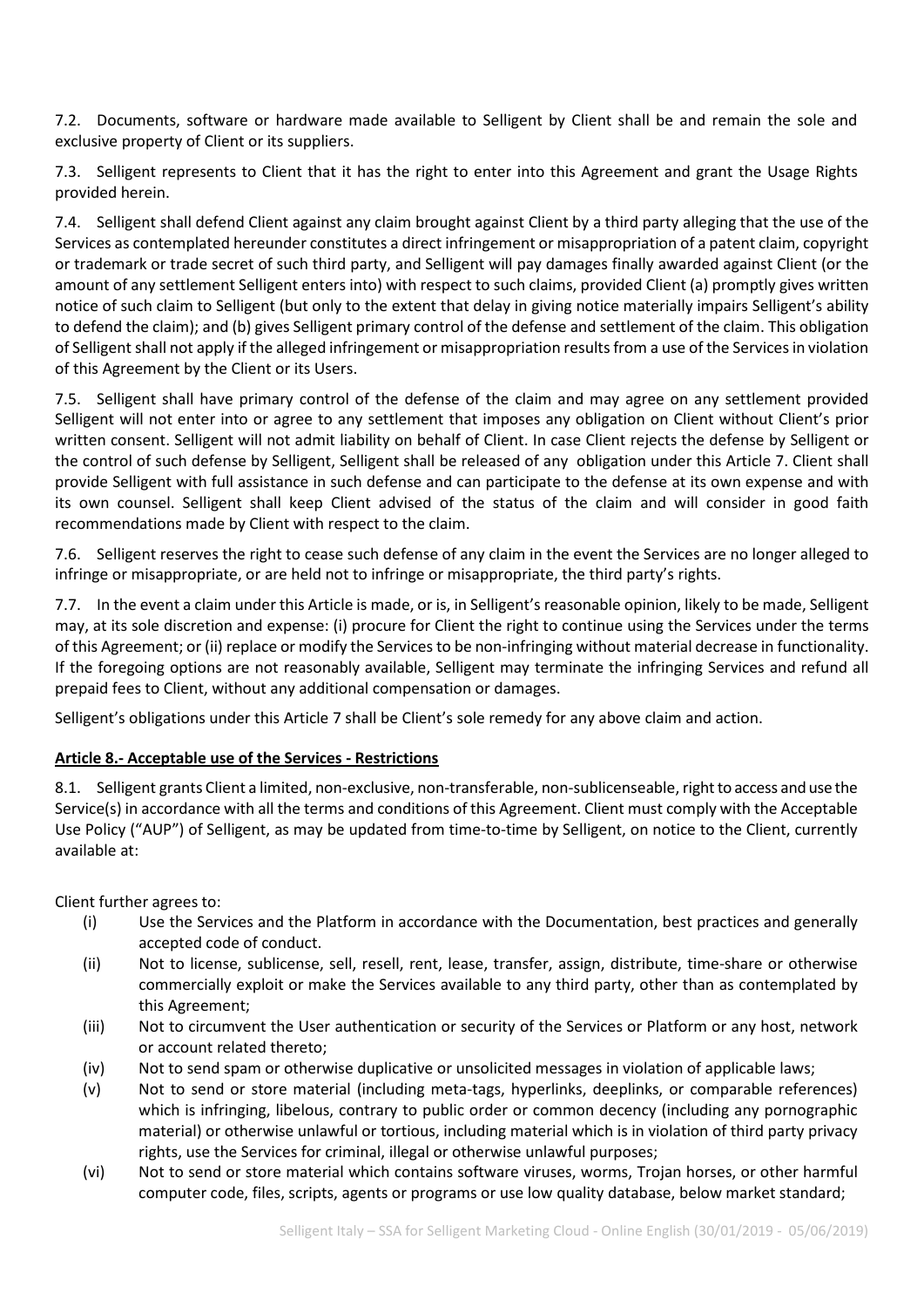- (vii) Not to use the Services or the Platform for activities or purposes for which the Platform or Services require specific certifications (e.g. they are not certified for Payment Card Industry (PCI) compliance or healthcare related data) or are not conceived (e.g. the sending of videos and the hosting of videos on the Platform and Services or using of bandwidth in an abusive manner by including large files in e-mails are forbidden), or in excess of the Platform Limitations (defined in the Documentation), or in a manner adversely affecting the Services' usability for Selligent, including other Selligent clients;
- (viii) Not to modify, copy or create derivative works based on the Services or Selligent Platform or software;
- (ix) Not to dissemble, reverse engineer, translate or decompile the Services or Platform or software, or purposefully access it with the intent to (A) build a competitive product or service, (B) build a product or service using substantially similar features, functions or graphics of the Services, or (C) copy any features, functions or graphics of the Services. Client may not access the Services if Client is a direct competitor of Selligent, except with Selligent's prior written consent. Client may not access the Services for purposes of monitoring its performance or functionality, or for any other benchmarking or competitive purpose.

8.2. In case of investigation by Selligent of the Platform or the Services in connection with services outages, security problems and any suspected breach of this Agreement, Client will cooperate and immediately act upon each reasonable request of Selligent to remove and/or adapt its own content and/or use of the Services (e.g. to avoid hindrance of Services' performance to other Selligent clients).

8.3. Selligent, at its own discretion or at the direction of any then-applicable third party service provider may suspend access to the IP address(es), and as the case may be the Services, because of a violation of the acceptable use of the Services, or an actual or reasonably apparent imminent attack or unauthorized access, until such violation, attack or unauthorized access is remedied. Selligent will use commercially reasonably efforts to provide Client with advance notice of such suspension. Any action requested by Selligent due to a misuse of the Services or the Platform shall be invoiced to Client at the agreed rates for Project Services.

8.4. In the event of any temporary blocking as described in this Article 8, Client shall not be entitled to any refund, except where such suspension is demonstrably abusive or not grounded on legitimate elements.

8.5. Third-Party Providers - Any exchange of data or other interaction between Client and a third party provider (other than any subcontractor or agent performing any obligation of Selligent under this Agreement), and any purchase by Client of any product or service offered by any third party provider, is solely between Client and such third party provider.

8.6. Subject to this Agreement, Client shall defend, indemnify and hold Selligent harmless against any loss or damage (including reasonable attorneys' fees) incurred in connection with claims made against Selligent by a third party in relation to Client Data or alleging that Client's illegal or unauthorized use of the Services infringes the rights of, or has otherwise harmed, a third party, provided Selligent (a) promptly gives written notice of the claim to Client (but only to the extent that delay in giving notice materially impairs Client's ability to defend the claims); and (b) gives Client primary control of the defense and settlement of the claim.

8.7. Client shall have primary control the defense of the claim and may agree on any settlement, provided Client will not enter into or agree to any settlement that imposes any obligation on Selligent without Selligent's prior written consent. Client will not admit liability on behalf of Selligent. In case Selligent rejects the defense by Client or the control of such defense by Client, Client shall be released of any indemnification obligation under this paragraph. Selligent shall provide Client with full assistance in such defense and is allowed to participate to the defense at its own expense and with its own counsel. Client shall keep Selligent informed of the status of the claim and will consider in good faith recommendations made by Selligent with respect to the claim.

# **Article 9.- Limitation of liability**

9.1. Except for what is specifically provided for below, the parties' liability is governed by the liability rules under the governing law.

9.2. Each parties' liability shall, in any case be, limited to the twelve (12) months value of the Subscription Services fee (see the Sales Order), whether in contract or in tort.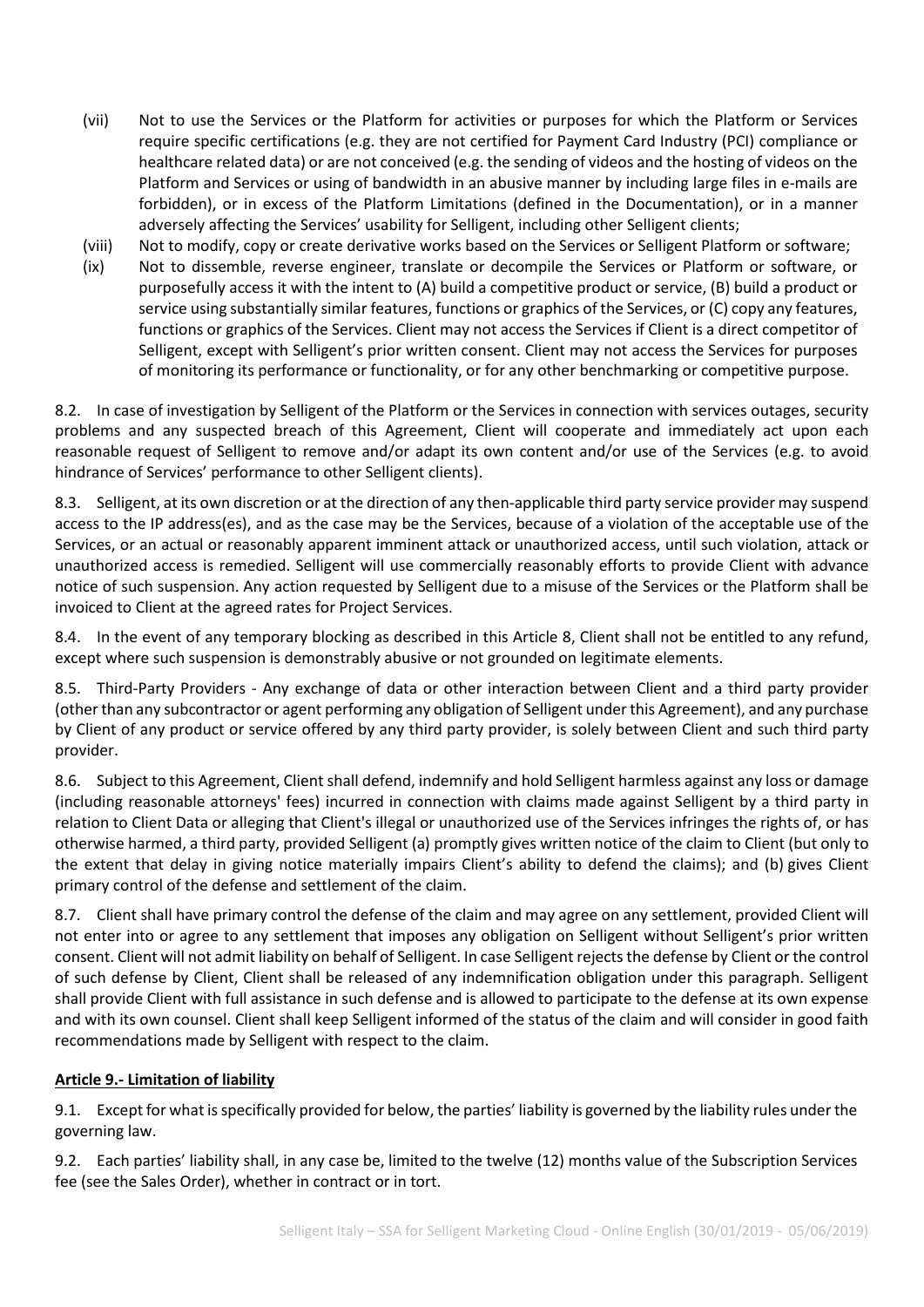9.3. No party shall be liable for consequential damage or loss, such as loss of revenues or profits, of commercial opportunities, of data or of use of data, damage to the brand or know-how, third party claims, whether in tort on in contract, whether or not it knew of the possibility of such loss.

9.4. With regard to Project Services and Support Services, Selligent undertakes to comply with generally accepted professional standards and Selligent's liability is limited to those operations by Selligent necessary to rectify a Service that does not meet generally accepted professional standards. However, if it becomes apparent that Selligent personnel must attend when the operating incident is not attributable to Selligent, this Service will be invoiced.

9.5. Nothing in this Agreement excludes the liability of either party (a) for death or personal injury caused by its negligence or (b) for fraud or fraudulent misrepresentation.

# **Article 10.- Confidentiality**

10.1. "Confidential Information" means all information disclosed between the parties, whether orally or in writing, that is designated as confidential or that reasonably should be understood to be confidential given the nature of the information and the circumstances of the disclosure. Parties agree that the Services, the Documentation and this Agreement shall be deemed Confidential Information without any marking or further designation.

10.2. Each party agrees that it will not use in any way for its own account or the account of any third party, any Confidential Information, except that each party may use the Confidential Information to perform its obligations or exercise its rights under this Agreement, and each party will take reasonable steps to protect the confidentiality of such information. Reasonable steps means those steps the receiving party takes to protect its own similar Confidential Information, but which shall not be less than reasonable care.

10.3. Such non-disclosure obligations shall not apply to information that (a) was already rightfully known to the party prior to disclosure by the other party hereunder; (b) became part of the public domain after its disclosure or was part of the state of the art at the time of disclosure, provided, in both cases, that this was not the result of a violation of a confidentiality obligation with respect to the party that transmitted the Confidential Information; (c) has been rightfully received from a third party not under obligation of confidentiality; (d) has been approved for release by written authorization; (e) was independently developed by a party without the use of the Confidential Information; or (f) is required to be disclosed by law or court or administrative decision.

10.4. Each party receiving Confidential Information from the other party agrees that this information remains, in any event, the property of the disclosing party.

10.5. Disclosure of Confidential Information is only permitted to the legal representatives, agents, suppliers, service providers or subcontractors of the parties within the limit of what they need to know to perform the tasks incumbent upon them.

10.6. The parties undertake to inform the persons to whom the information is transmitted of its confidential nature. 10.7. They also agree to have their suppliers, service providers or subcontractors sign a confidentiality undertaking in terms similar to the one they have subscribed to hereby, it being understood that the parties are guarantors of compliance by the persons referred to in this paragraph of this confidentiality obligation.

10.8. This Confidentiality obligation shall survive the termination of this Agreement for a period of three (3) years.

# **Article 11.- Term**

This Agreement shall come into effect on the Effective Date and will remain in force so long as there is at least one active Service Order in place, unless earlier terminated in accordance with Article 12 below. Except otherwise stated in an applicable Sales Order, each Subscription Service is sold for a minimum Subscription Term of twelve (12) months as of such Subscription Service Start Date (i.e. password and log-in delivered to Client). Each Sales Order will renew in accordance with the renewal conditions set forth in such Sales Order. Renewals will automatically pertain to all Subscription Services of the Sales Order.

# **Article 12.- Termination**

12.1. Either party may by written notice served on the other party terminate this Agreement immediately without any court intervention if the other party is in material breach of its obligations under this Agreement and, if such breach is remediable, fails to remedy that breach within a period of thirty (30) calendar days after receipt of notice in writing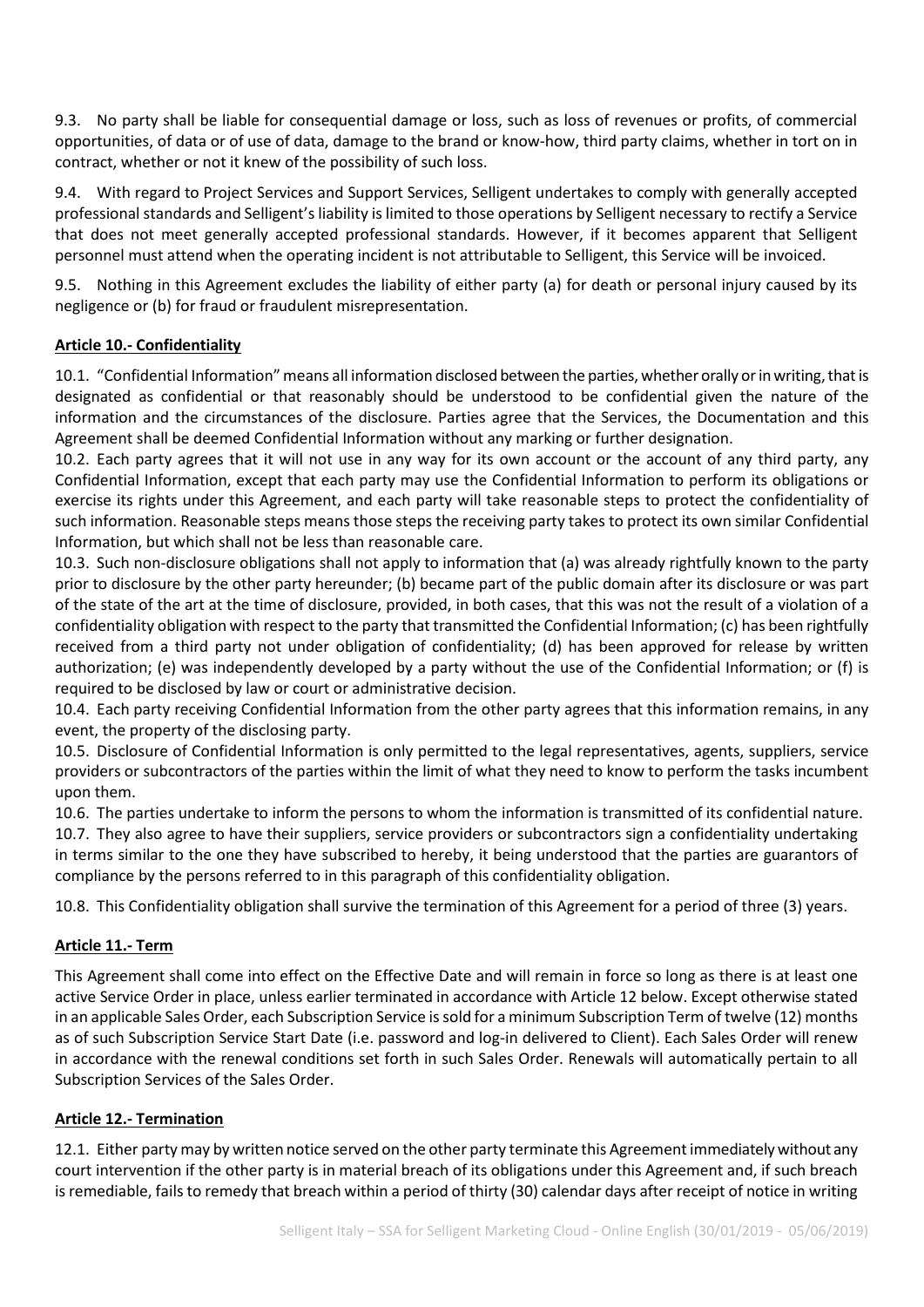requiring it to do so. Moreover, should Client remain in breach of its payment obligation notwithstanding two (2) written reminders to pay within seven (7) calendar days each, Selligent has the right to deactivate Client's passwords and log-ins and/or to block access to the Services, whereby the contractually agreed fees will remain due for the period during which access was blocked and/or passwords and log-ins deactivated and Client will be solely responsible for all consequences that result from the blocking and the deactivation, without possibility of recourse against Selligent.

12.2. Each party is also entitled to terminate this Agreement if the other party becomes the subject of a petition in bankruptcy or any other proceeding relating to insolvency, receivership or liquidation.

12.3. Selligent is entitled to terminate this Agreement immediately without any court intervention nor notice period (i) for any material violation by Client that risks the safety, security or reputation of any network, person or entity, or for repeated violations of Selligent applicable use of the Services as set forth in Article 8 or (ii) in the event Client becomes a competitor, directly or indirectly as a result of its direct or indirect shareholders.

12.4. In the event of the premature termination of the Agreement due to Selligent breaching its obligations, Selligent will reimburse Client the portion of any fees that have been paid in advance by Client and cover the period during which the Services have not been provided.

12.5. In the event of the premature termination of the Agreement due to Client breaching its obligations, Client must pay (i) all of the Subscription Services fees provided for in this Agreement and (ii) the Project Services and Support Services provided up to the termination date.

12.6. Notwithstanding any termination of this Agreement, the provisions of this Agreement that by their nature should survive the termination, shall survive the termination of this Agreement.

# **Article 13.- Fees & Payment**

13.1 Fees. Client shall pay all fees specified in all executed Services Order hereunder. All fees are quoted in EURO, excluding VAT or any other relevant taxes. Except as otherwise provided in this Agreement, fees are non-refundable.

13.2 Invoicing & Payment. Fees for the Services will be invoiced in accordance with the terms in the relevant Service Order. Invoices are payable within thirty (30) calendar days from the date of invoicing. In the event of late payment, Selligent will automatically (no notice of non-performance being required) be entitled to (i) an interest for late payment that is equal to the ECB base rate + 8%, rounded up to the next half percentage point and (ii) a fixed sum of minimum €100 as compensation for administrative and other expenses and that Selligent is also entitled to obtain reasonable compensation from Client for any recovery costs exceeding the fixed sum of €100 and incurred due to Client's late payment.

13.3 Indexation. All fees applicable pursuant to this Agreement are adjusted each year on the anniversary date of the Subscription Term Start Date, as defined in the relevant Sales Order, depending on the variations in the Syntec price index (hereafter the "**Index**"), using the formula:

P1 = (P0 X S1)/S0 where:

- $P1$  = New Fee for the year N
- P0 = Current Fee
- S1 = Index from the month before the month of the anniversary date of the Subscription Term Start Date for the year N
- S0 = Index from the month before the month of the anniversary date of the Subscription Term Start Date for the year N-1

# Example:

Subscription Term Start Date: 15 March 2019 – Monthly Subscription Fee of €5,000

The first indexation shall take place on 15 Mars 2020 as follows:

 $PO = £5,000$ 

- S1 = [102] (index of February 2020, published beginning of March 2020)
- S0 = [101] (index de February 2019, published beginning of Mars 2019)
- $P1 = (5,000*102)/101 = \text{\textsterling}5,049.50$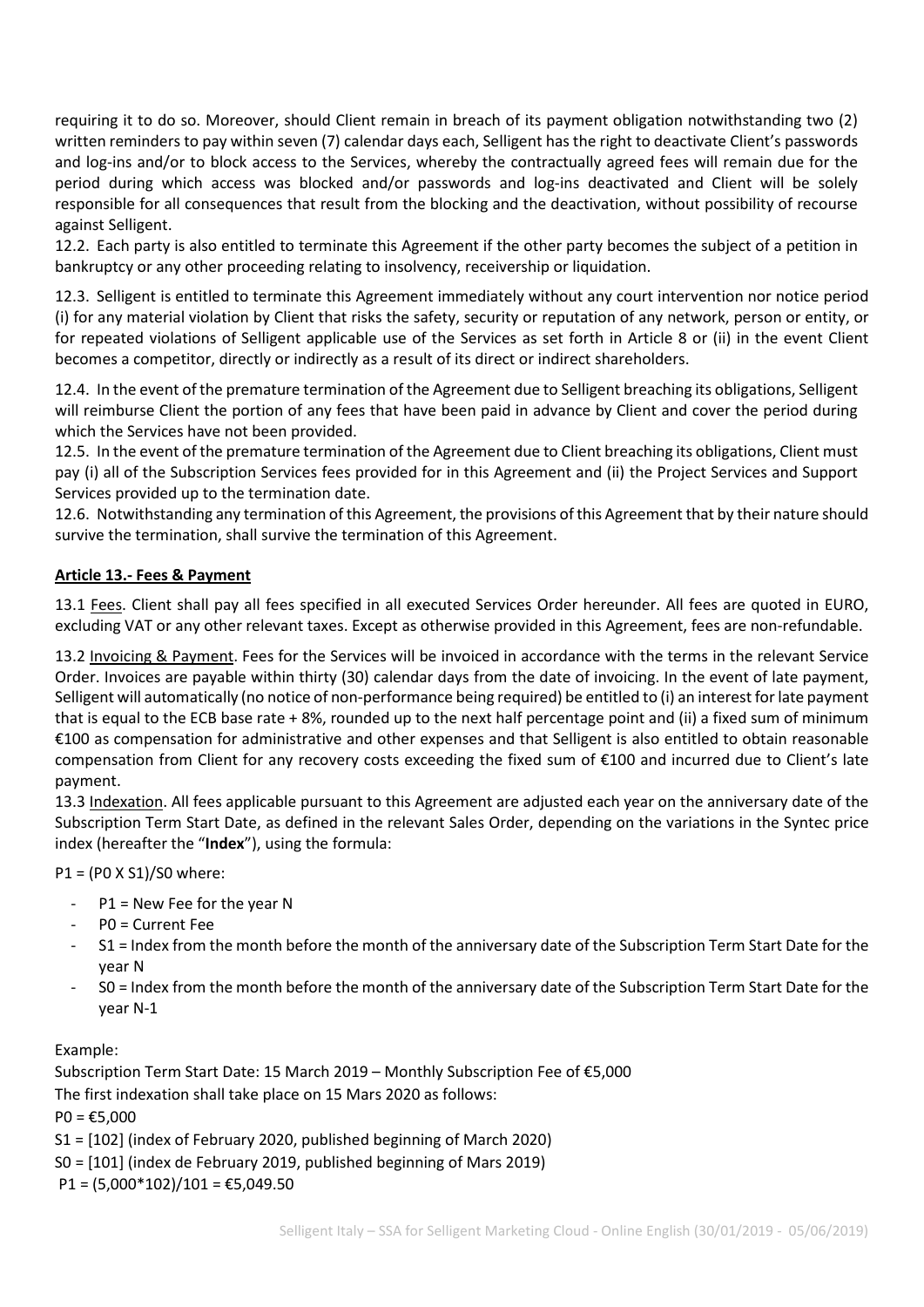#### **Article 14.- Commercial reference**

Client authorizes Selligent to use the following information as a commercial reference in publications, events and actions to promote Selligent's products and services: Client's name and information that is publicly known about Client (including Client's logo). Client can revoke this authorisation at any time in writing without any justification.

#### **Article 15.- General Provisions**

**15.1 Entire Agreement – Severability -** The Agreement is the entire agreement between the parties relating to subject matter hereof, and supersedes all prior or simultaneous agreements, negotiations or statements.

Any commercial offer issued by Selligent under this Agreement shall be valid for a maximum period of three (3) months.

The interconnected environment of cloud computing is subject to rapid and substantial change of operational, legal and data security requirements parameters. As a result, this Agreement may need to be amended from time to time. Any such change will be notified to Client by email and shall be applicable immediately. Substantial change of such parameters includes any substantial change of the digital technology industry and enactment of local, national or international law or regulation applicable to the Selligent products and services, in particular as regards data security.

Notwithstanding the above, this Agreement may not be released, discharged, amended or modified in any manner, except by an instrument in writing signed by a duly authorized officer or representative of each party.

In case any provision of this Agreement is held invalid or unenforceable for any reason, the remaining provisions shall continue in full force without being impaired. Client and Selligent shall act in good faith to replace any invalid provision with a valid one that most closely approximates the intent and economic effect of the invalid provision.

**15.2 Other Documents** - No terms, provisions or conditions of any purchase order, acknowledgment or other business form that Client may use in connection with the purchase of any Service will have any effect on the rights, duties or obligations of the parties under, or otherwise modify this Agreement, irrespective of any failure of Selligent to object to such terms, provisions or conditions. Service Orders are non-cancelable and non-refundable except as expressly provided otherwise.

**15.3 Governing Law – Limitation** - This Agreement is governed by and construed under Italian law, without reference to its conflicts of law principles (i.e. in the event of any conflicts, Italian law, rules and regulations shall prevail and govern). Any dispute in connection to this Agreement shall be subject to the exclusive jurisdiction of the courts of Milan. Any claim before a court in connection with this Agreement can only be initiated by the signing entity and is subject to a limitation period of one (1) year as of the date when the facts giving rise to such claim are known or should have been known by the claimant.

**15.4 Force Majeure -**- Neither party shall incur any liability to the other for any failure to perform any of its obligations under this Agreement to the extent such failure is caused by events, occurrences, or causes beyond the control and without any negligence on the part of the party seeking protection under this Article. Such events shall include, without limitation, acts of God, strikes, lockouts, riots, acts of war, terrorism, earthquake, fire or explosions, but the inability to meet financial obligations is expressly excluded.

**15.5 Assignment** - Except as provided for elsewhere in this Agreement, the parties shall not assign this Agreement (or any portion thereof) without the other party's written consent, which shall not be unreasonably withheld. Each party may assign this Agreement in connection with a merger, reorganization, or sale of all or substantially all of the assets of the assigning party or sale of sufficient stock to constitute a change of control. This Agreement shall be binding on the parties' respective successors and permitted assigns.

**15.6 Waiver** - Any waiver of a party's rights under this Agreement must be in writing to be effective and shall be construed in a limitative way, meaning that it shall not affect such right with respect to other breach or circumstances of similar nature. Failure, neglect or delay by a party to enforce the provisions of this Agreement or its rights shall not be deemed to be a waiver of such party's rights under this Agreement and shall not affect the validity of whole or part of this Agreement.